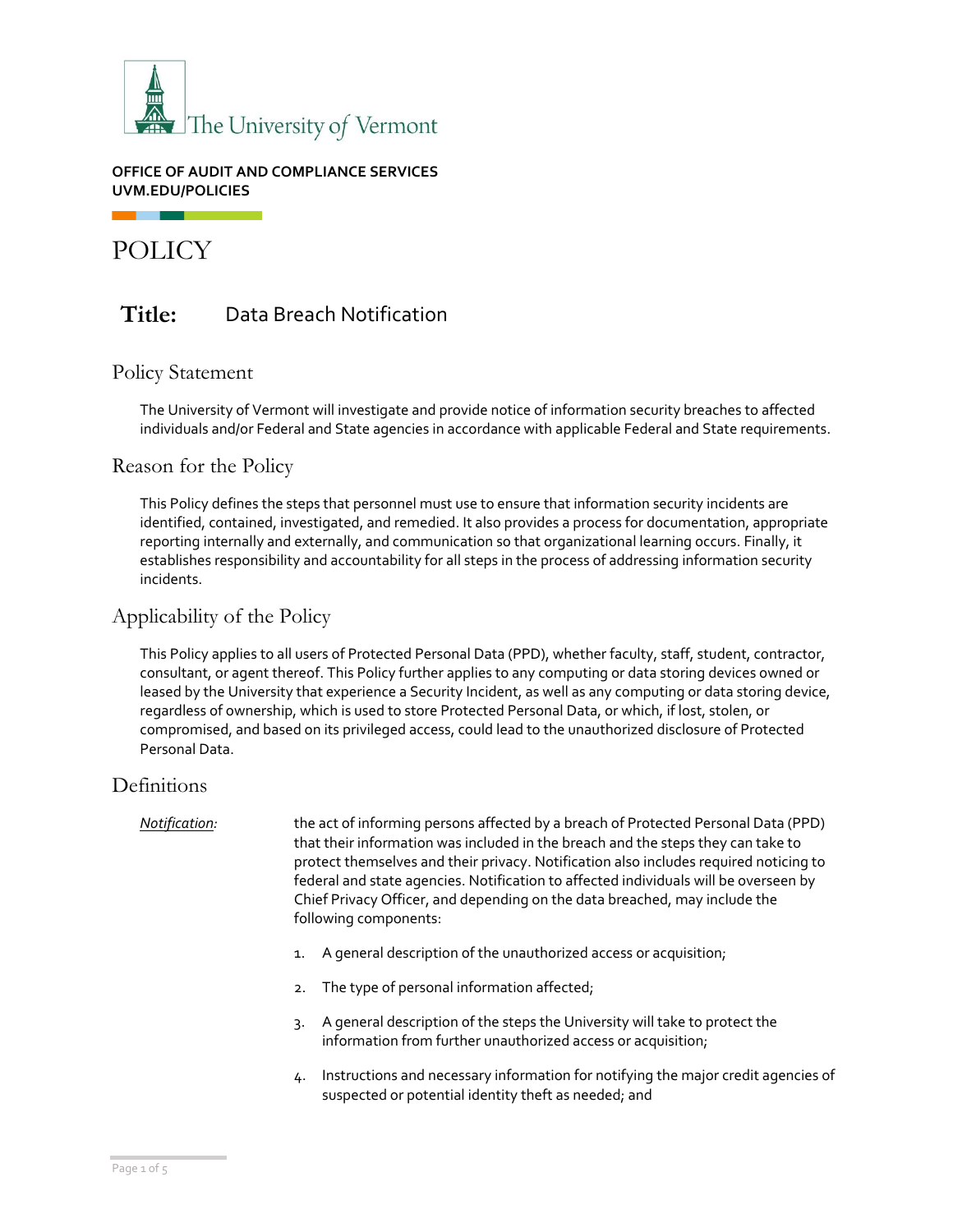5. A toll free number to obtain more information and resources.

*Non-Public Protected Data (NPPD):* for the purpose of this Policy will be the same as the definition found in UVM's [Privacy Policy.](https://www.uvm.edu/sites/default/files/UVM-Policies/policies/privacy.pdf)

*Protected Personal Data (PPD)*: includes, without limitation, any NPPD relating to an identified or identifiable natural person.

#### *Security Breach*:

- 1. The unauthorized acquisition of **electronic** data or a reasonable belief of an unauthorized acquisition of electronic data that compromises the confidentiality, integrity and availability of PII as defined by the State of Vermont's Security Breach Notice Act (9 V.S.A. §2430(9))(or any other applicable similar state law) maintained by the University of Vermont**;**
- 2. The unauthorized acquisition of- or a reasonable belief of an unauthorized acquisition of login credentials issued by the University of Vermont that compromises the security, confidentiality, or integrity of PII maintained by the University of Vermont as defined in (1) above;
- 3. A breach of unsecured protected health information, regardless of the form and format of the information (i.e., electronic, paper) in accordance with the HIPAA Breach Notification rule, 45 CFR § 164.402 and HITECH Act (P.L. 111-5, § 13407); or
- 4. An unauthorized acquisition or reasonable belief of an unauthorized acquisition of NPPD or login credentials that University management determines to merit notification to affected persons notwithstanding the lack of regulatory obligation to do so.
- *Security Incident*: An event that a User has reason to believe may have encompassed a Security Breach.
- *User*: Any user of NPPD, including any faculty, staff, consultant, contractor, student, or agent thereof.

# Procedures

#### Identifying and Reporting Security Incidents

- 1. In the event that a User detects a suspected Security Breach, the User must report the Security Incident to the UVM Information Security and Assistance Line at 802-656-2123, toll-free at 866-236-5752, or by email to ISO@uvm.edu. The User will be asked to provide the following information:
	- o User contact information
	- o Name(s) of University Department(s) involved
	- o A brief description of what happened
	- o A general description of the NPPD affected

As directed by the Information Security Officer (ISO) or their designee (herein referred to as the Incident Handler or IH), the reporter shall follow instructions regarding preserving evidence. The Incident Handler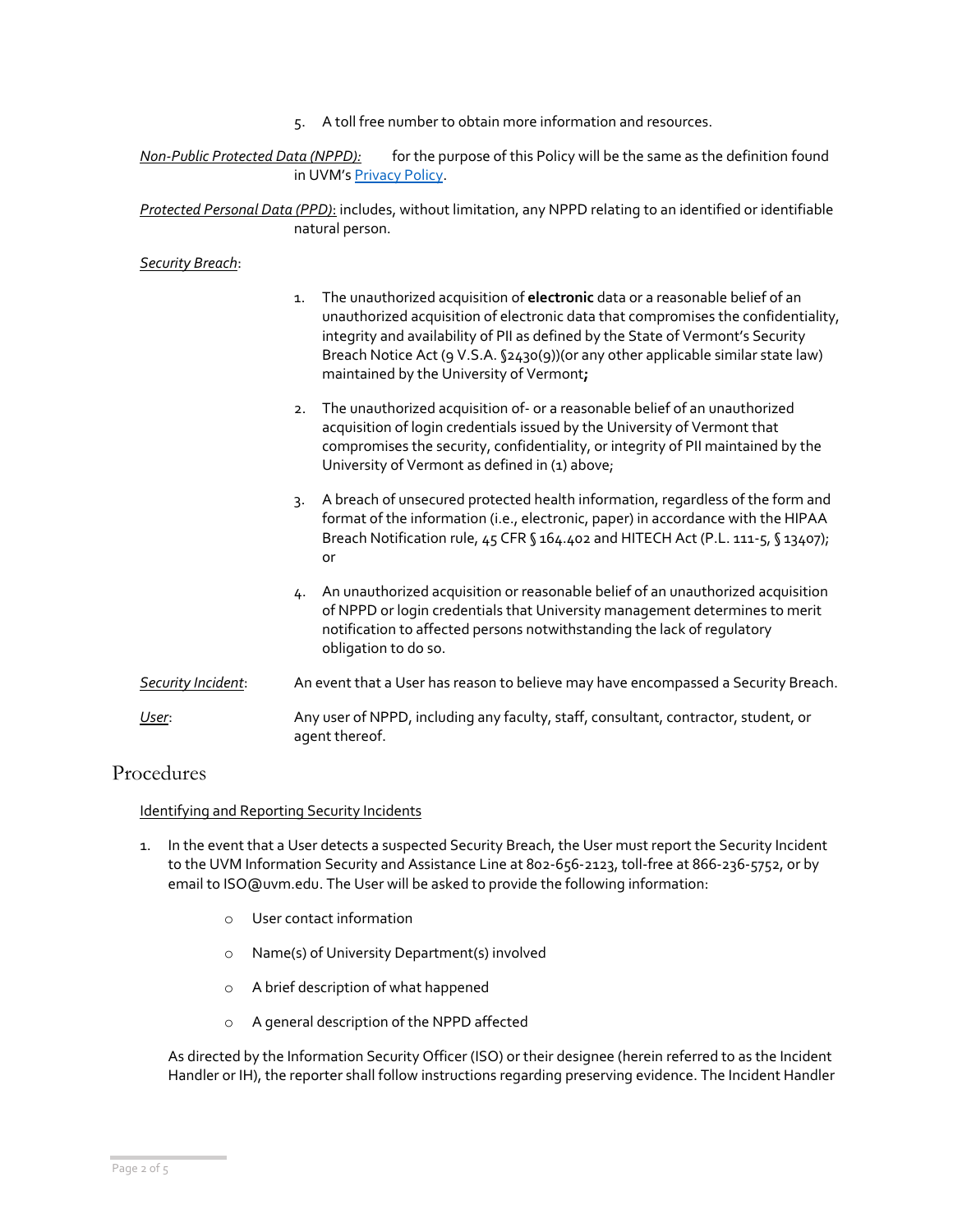shall activate the Computer Security Incident Response Team (CSIRT) to advise on- and assist in addressing technical aspects of securing data.

#### Security Incident Protocol

- 1. The IH will notify the Chief Privacy Officer (CPO) of the Security Incident, log the incident, and initiate evaluation.
- 2. The evaluation process shall include:
	- a. Establishing the scope of the Incident,
	- b. Securing the Data,
	- c. Preserving evidence, and
	- d. Contacting Law Enforcement, if appropriate.
- 3. Once the IH has completed the initial evaluation, the IH shall communicate the results to the CPO.
- 4. The CPO in coordination with the Office of General Counsel (OGC) will make a determination regarding whether a Security Breach has occurred and the type of NPPD involved. See "Guidance for Data Breach Determination and Notice."
- 5. If it is determined that a Security Breach *did* occur:
	- a. The CPO will notify the University Communications Office, and, as deemed appropriate, brief the Office of Federal, State and Community Relations, and executive management.
	- b. If it is determined that the Security Breach included PPD, the CPO will advise the University Department where the breach occurred regarding the required form of notice, if any, to be sent to the affected individuals or business associates, if applicable. The University Department shall inform the CPO of the existence of any business associate agreement.
		- i. If notice is required, the University Department that was responsible for maintaining the breached information will be responsible, in consultation with the CPO, for noticing affected individuals or business associates. The affected University Department is responsible for expenses related to the breach.
	- c. The CPO, in consultation with the OGC, shall notify any governmental entity, as required, of the breach, or shall ask the University Department to do so.
	- d. The ISO will make recommendations to the University Department(s) to correct or improve information security practices that may have led to the incident.
- 6. If it is determined a security breach *did not* occur, the ISO will, when appropriate, make remedial suggestions to the User and/or University Department(s) to correct or improve information security practices that may have led to the incident.

#### Notice Requirements

Depending on the determination, UVM will take one of the following next steps:

• If GDPR covered PD was breached and notification is required or merited, affected individuals shall receive a notice of the incident, in the most expedient time possible and without unreasonable delay, consistent with the legitimate needs of law enforcement agencies.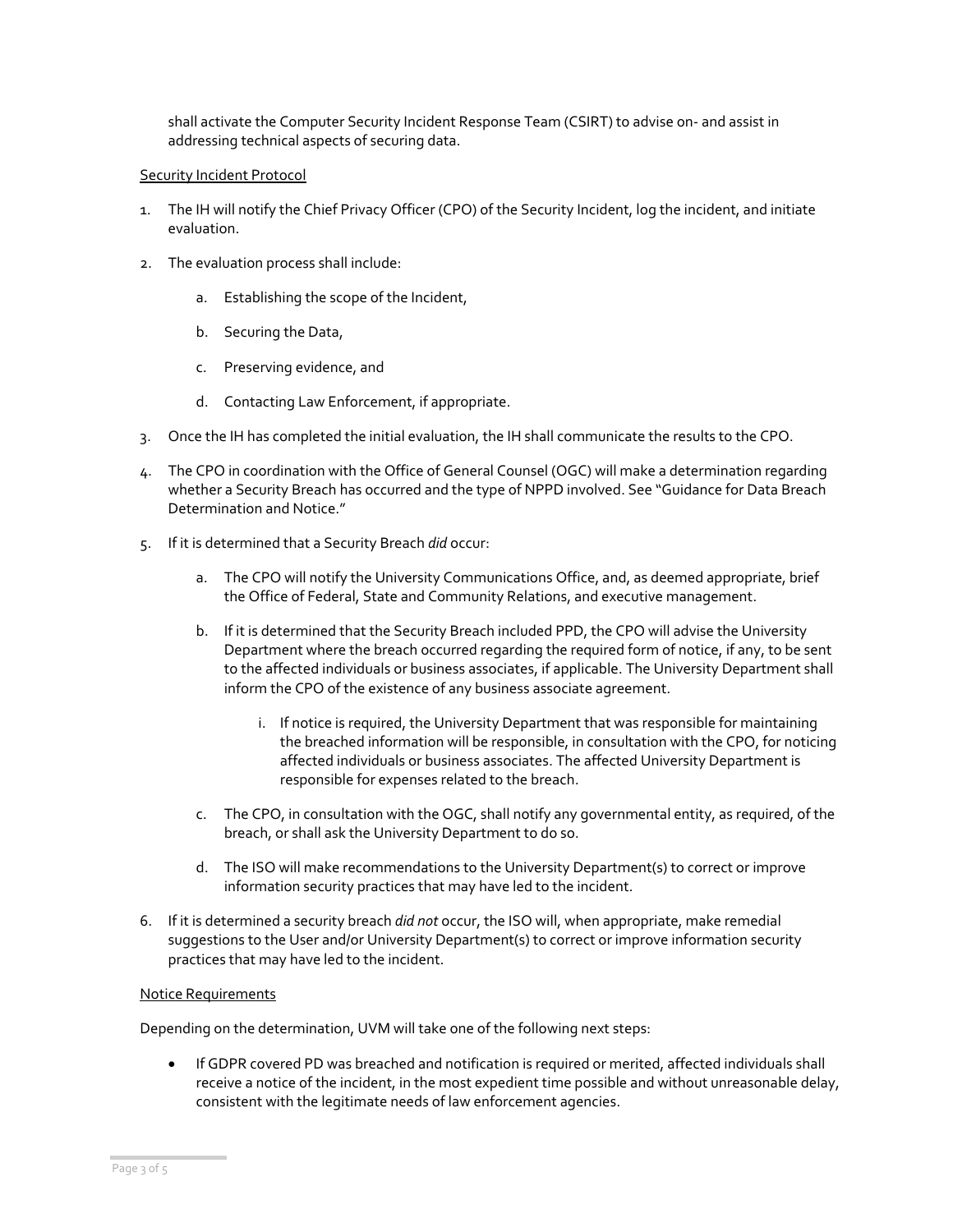- If PII as defined under VT law or if login credentials were breached, affected individuals must be provided notice in accordance with legal requirements.
- If HIPAA covered PHI was breached, affected individuals must be provided notice without unreasonable delay and in no case later than 60 days from discovery of the breach.

The method of noticing a breach may vary dependent on the number of individuals affected, the cost of noticing, and the normal means of communication with affected individuals, but in all instances as guided by the applicable legal requirements.

UVM may outsource some or all of the breach notification requirements depending on the nature and extent of the breach.

#### Documentation

The University will document all reported information security incidents. Documentation responsibilities include:

#### ISO

- o Log of incidents received
- o The evaluation process and outcome of the evaluation
- o Recommended corrective action to contain the incident and prevent future incidents

### CPO

- o Breach determination outcome
- o Identification of Responsible Department
- o Documentation of notice made to affected individuals, Federal offices, State offices, and business associates, where applicable

# Contacts

**Questions concerning the daily operational interpretation of this policy should be directed to the following (in accordance with the policy elaboration and procedures):**

| Title(s)/Department(s):      | <b>Contact Information:</b> |  |
|------------------------------|-----------------------------|--|
| Chief Privacy Officer        | privacy@uym.edu             |  |
| Information Security Officer | iso@uvm.edu                 |  |

# Forms/Flowcharts/Diagrams

None

# Related Documents/Policies

- [Computer, Communication and Network Technology Acceptable Use Policy](https://www.uvm.edu/sites/default/files/UVM-Policies/policies/compuse.pdf)
- [Disposal of Surplus Property and Movable Equipment Policy](https://www.uvm.edu/sites/default/files/UVM-Policies/policies/surplusdisposal.pdf)
- [Guidance for Data Breach Determination and Notice](http://www.uvm.edu/sites/default/files/media/databreach_guide.pdf)
- [Information Security Policy](https://www.uvm.edu/sites/default/files/UVM-Policies/policies/infosecurity.pdf)
- [Privacy Policy](https://www.uvm.edu/sites/default/files/UVM-Policies/policies/privacy.pdf)